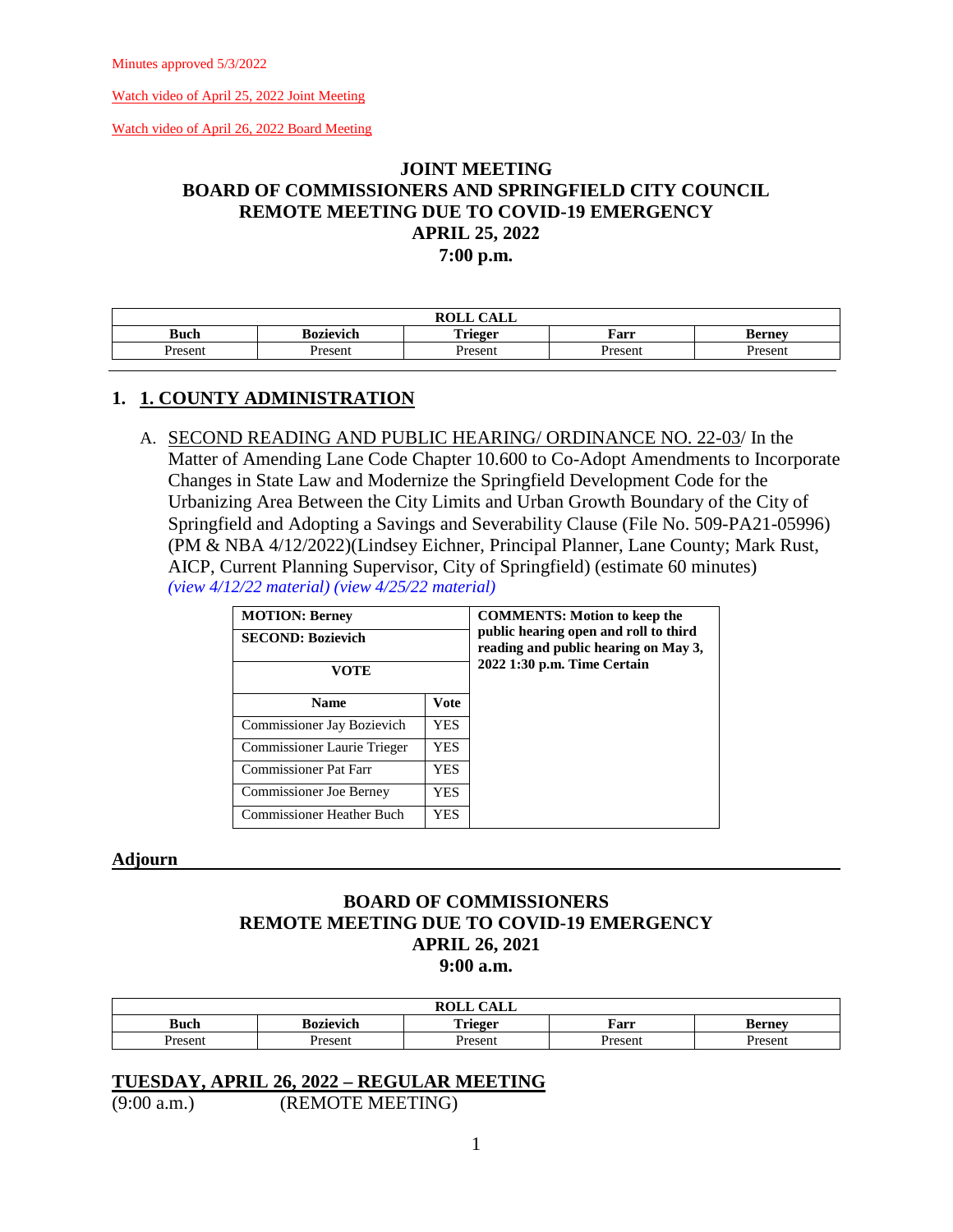[Watch video of April 26, 2022 Board Meeting](https://lanecounty.org/cms/One.aspx?portalId=3585881&pageId=7842434)

# **1. ADJUSTMENTS TO THE AGENDA**

# **2. EMERGENCY BUSINESS**

### **3. #PUBLIC COMMENTS** *(view [material\)](http://www.lanecountyor.gov/UserFiles/Servers/Server_3585797/File/Government/BCC/2022/2022_AGENDAS/042622agenda/T.3.pdf)*

(Speakers will be taken in the order in which they sign up and will be limited to 3-minutes per public comments. If the number wishing to testify exceeds 10 speakers, then additional speakers may be allowed if the chair determines that time permits or may be taken at a later time. When there is an additional opportunity for public comment in the afternoon, speakers will only be permitted to offer public comment on a specific topic once on the same day.)

If you wish to submit written comment, please send an email to [diana.jones@lanecountyor.gov](mailto:diana.jones@lanecountyor.gov) by no later than noon, the day before the scheduled meeting. **In the email subject line please include: PUBLIC COMMENT FOR MEETING DATE MM/DD/YYYY.** These emails will be compiled and will be included on the Board Agenda with a "view material" link. Please note, all emails submitted will be public record.

## **4. COMMISSIONERS' RESPONSE TO PUBLIC COMMENTS AND/OR OTHER ISSUES AND REMONSTRANCE (estimate 10 minutes)**

# **5. CONSENT CALENDAR**

(All items listed here are considered to be routine by the Board of Commissioners and will be enacted by one motion in the form listed below. There will be no separate discussion of these items. If discussion is desired, that item will be removed from the Consent Calendar and will be considered separately.)

### BEGINNING OF CONSENT CALENDAR \* \* \* \* (estimate 2 minutes)

### A. ASSESSMENT & TAXATION

- ORDER 22-04-26-01/ In the Matter of Approving Submission of the County Assessment Function Funding Assistance (CAFFA) Grant Application, to the Oregon Department of Revenue for FY 2022-23. (Mike Cowles, Assessor) *(view [material\)](http://www.lanecountyor.gov/UserFiles/Servers/Server_3585797/File/Government/BCC/2022/2022_AGENDAS/042622agenda/T.5.A.1.pdf)*
- B. COUNTY ADMINISTRATION
	- Approval of minutes: 4/12/2022 *(view [material\)](http://www.lanecountyor.gov/UserFiles/Servers/Server_3585797/File/Government/BCC/2022/2022_AGENDAS/042622agenda/T.5.B.1.pdf)*
	- 2) ORDER 22-04-26-02/ In the Matter of Appointing a Commissioner Appointee Citizen Member to the Climate Advisory Action Committee for the Specified Term. (Mark Nystrom, Climate Strategist) *(view [material\)](http://www.lanecountyor.gov/UserFiles/Servers/Server_3585797/File/Government/BCC/2022/2022_AGENDAS/042622agenda/T.5.B.2.pdf)*
- C. HEALTH & HUMAN SERVICES
	- ORDER 22-04-26-03/ In the Matter of Approving Receipt of a US Department of Housing and Urban Development (HUD) Continuum of Care Grant and Delegating Authority to the County Administrator to Sign Grant Documents. (Eve Gray, Director) *(view [material\)](http://www.lanecountyor.gov/UserFiles/Servers/Server_3585797/File/Government/BCC/2022/2022_AGENDAS/042622agenda/T.5.C.1.pdf)*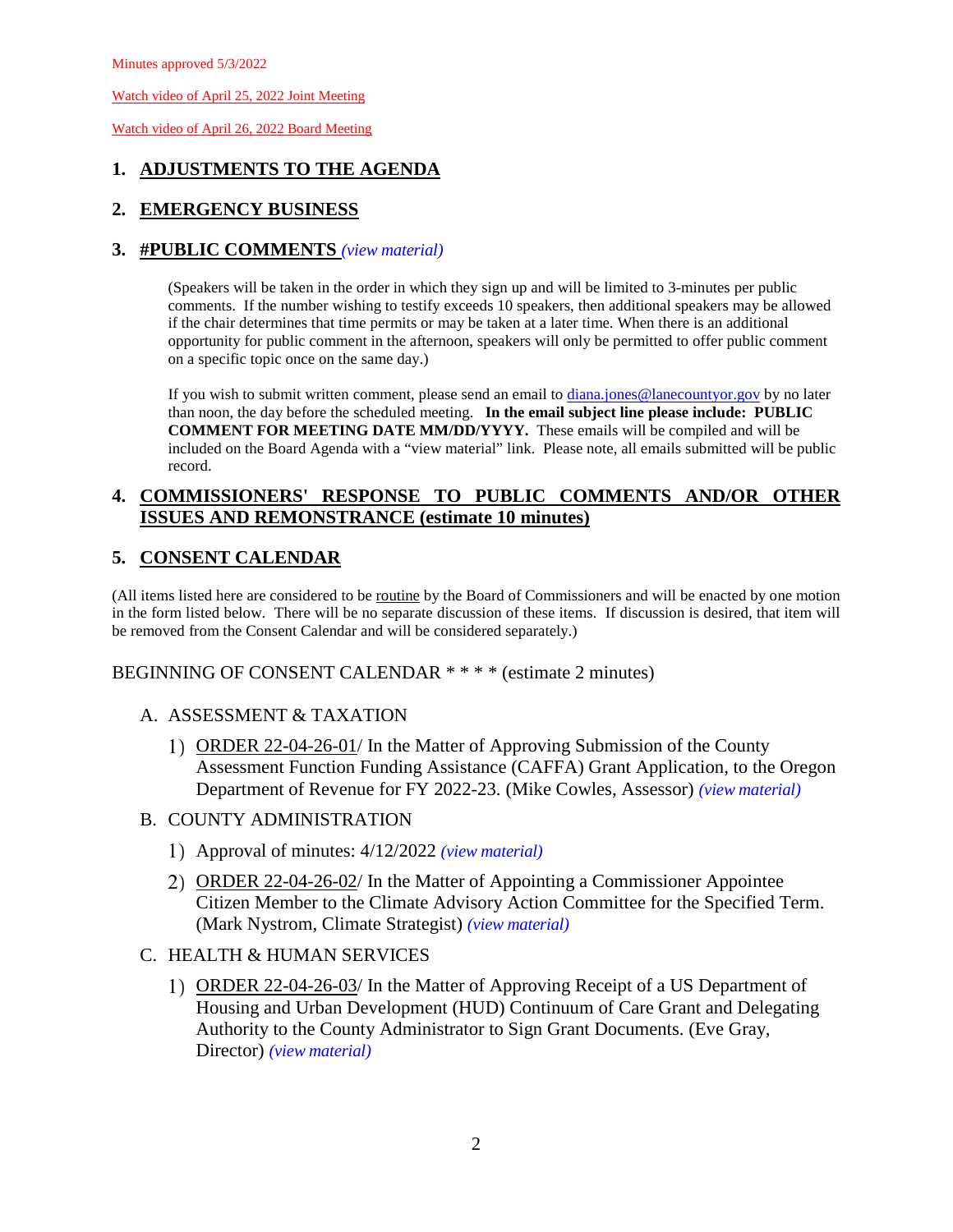[Watch video of April 26, 2022 Board Meeting](https://lanecounty.org/cms/One.aspx?portalId=3585881&pageId=7842434)

- 2) ORDER 22-04-26-04/ In the Matter of Approving Two Contracts and Six Amendments, Delegating Authority to the County Administrator to Sign the Approved Actions. (Eve Gray, Director) *(view [material\)](http://www.lanecountyor.gov/UserFiles/Servers/Server_3585797/File/Government/BCC/2022/2022_AGENDAS/042622agenda/T.5.C.2.pdf)*
- D. PUBLIC WORKS
	- 1) ORDER 22-04-26-05/ In the Matter of Approving Two Public Works Contracts and Amendments and Delegating Authority to the County Administrator to Execute the Approved Contracts and Amendments for Clear Earth Environmental Solutions, Inc., Expense in the amount of \$100,000; K & E Excavating, Inc., Expense in the amount of \$6,885,277.63. (Dan Hurley, Director) *(view [material\)](http://www.lanecountyor.gov/UserFiles/Servers/Server_3585797/File/Government/BCC/2022/2022_AGENDAS/042622agenda/T.5.D.1.pdf)*

| <b>MOTION: Trieger</b>           |             | <b>COMMENTS:</b> |
|----------------------------------|-------------|------------------|
| <b>SECOND: Berney</b>            |             |                  |
| <b>VOTE</b>                      |             |                  |
| <b>Name</b>                      | <b>Vote</b> |                  |
| Commissioner Jay Bozievich       | <b>YES</b>  |                  |
| Commissioner Laurie Trieger      | YES.        |                  |
| <b>Commissioner Pat Farr</b>     | YES         |                  |
| <b>Commissioner Joe Berney</b>   | YES         |                  |
| <b>Commissioner Heather Buch</b> | YES         |                  |

# **6. HUMAN RESOURCES**

A. ORDER 22-04-26-06/ In the Matter of Recognizing Juneteenth and Designation of June 19 as a Paid Holiday for All Eligible Lane County Employees. (Alana Holmes, Director; Latiffe Amado, Equity Manager; Inga Wood, Labor Relations Manager) (estimate 25 minutes [10/15]) *(view [material\)](http://www.lanecountyor.gov/UserFiles/Servers/Server_3585797/File/Government/BCC/2022/2022_AGENDAS/042622agenda/T.6.A.pdf)*

| <b>MOTION: Berney</b>            |            |
|----------------------------------|------------|
| <b>SECOND: Trieger</b>           |            |
| <b>VOTE</b>                      |            |
| <b>Name</b>                      | Vote       |
| Commissioner Jay Bozievich       | <b>YES</b> |
| Commissioner Laurie Trieger      | <b>YES</b> |
| <b>Commissioner Pat Farr</b>     | YES.       |
| <b>Commissioner Joe Berney</b>   | <b>YES</b> |
| <b>Commissioner Heather Buch</b> | <b>YES</b> |

# **7. COUNTY COUNSEL**

A. Announcements

# **8. COUNTY ADMINISTRATION**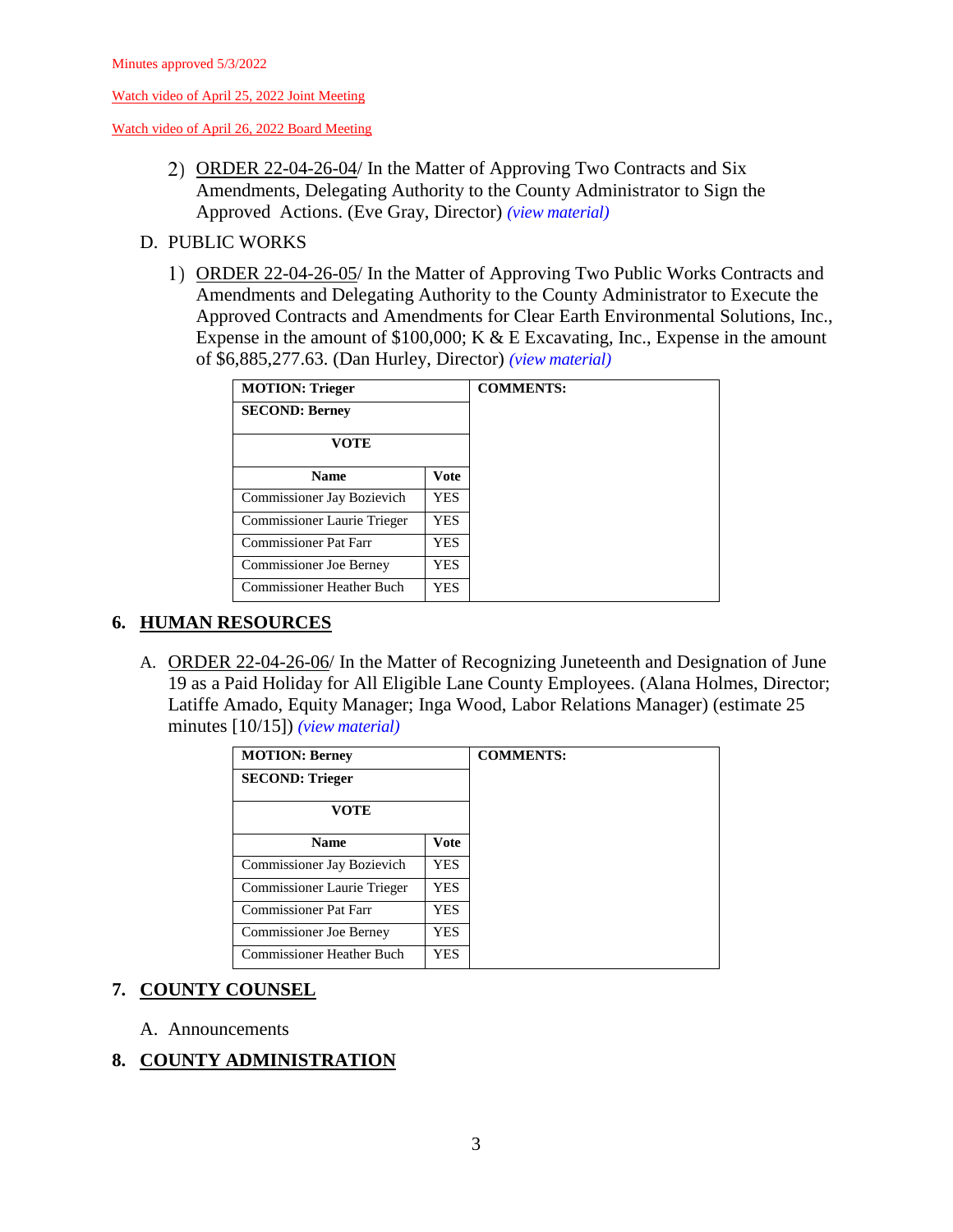[Watch video of April 26, 2022 Board Meeting](https://lanecounty.org/cms/One.aspx?portalId=3585881&pageId=7842434)

- A. DISCUSSION/ Status Update on Progress of the Affordable Housing Action Plan. (Sarai Johnson, Shelter and Housing Strategist; Steve Adams, Policy Director) (estimate 45 minutes [20/25]) *(view [material\)](http://www.lanecountyor.gov/UserFiles/Servers/Server_3585797/File/Government/BCC/2022/2022_AGENDAS/042622agenda/T.8.A.pdf)*
- B. Announcements
- **9. EXECUTIVE SESSION as per ORS 192.660** (Remote Meeting)

### **10. OTHER BUSINESS**

### **11. Recess**

*During the COVID-19 global pandemic, the Board of Commissioners will be hosting their board meeting via webinar. To watch the live stream of the meeting, click [here](https://lanecounty.org/cms/One.aspx?portalId=3585881&pageId=7842434) – no registration is required to watch the live webcast.* 

### **TUESDAY, APRIL 26, 2022 – REGULAR MEETING**

(1:30 p.m.) (REMOTE MEETING)

# **12. COUNTY ADMINISTRATION**

A. PRESENTATION and DISCUSSION / ORDER 22-04-26-08/ In the Matter of Adopting the 2022-2024 Lane County Strategic Plan. (Judy Williams, Strategy and Integration Manager; Michelle Kennedy, Project Manager, Berry Dunn; Tara Warne-Griggs, Consultant, Berry Dunn (estimate 60 minutes [25/35]) (**1:30 p.m. Time Certain)** *[\(view](http://www.lanecountyor.gov/UserFiles/Servers/Server_3585797/File/Government/BCC/2022/2022_AGENDAS/042622agenda/T.12.A.pdf) [material\)](http://www.lanecountyor.gov/UserFiles/Servers/Server_3585797/File/Government/BCC/2022/2022_AGENDAS/042622agenda/T.12.A.pdf)*

| <b>MOTION: Buch</b>              |                | <b>COMMENTS:</b> |
|----------------------------------|----------------|------------------|
| <b>SECOND: Trieger</b>           |                |                  |
| <b>VOTE</b>                      |                |                  |
| <b>Name</b>                      | Vote           |                  |
| Commissioner Jay Bozievich       | N <sub>O</sub> |                  |
| Commissioner Laurie Trieger      | YES.           |                  |
| <b>Commissioner Pat Farr</b>     | YES            |                  |
| <b>Commissioner Joe Berney</b>   | YES            |                  |
| <b>Commissioner Heather Buch</b> | YES            |                  |

# **13. PUBLIC WORKS**

A. ORDER 22-04-26-07/ In the Matter of Approving the Removal of Four Gates Along Richardson Upriver Road (4386-00) (PM & NBA 10/6/1999, 12/14/1999). (Matt Tarnoff, Road Maintenance Planner) (estimate 10 minutes [5/5]) *(view [material\)](http://www.lanecountyor.gov/UserFiles/Servers/Server_3585797/File/Government/BCC/2022/2022_AGENDAS/042622agenda/T.13.A.pdf)*

| MOTION: Choose an item. |
|-------------------------|
| SECOND: Choose an item. |
|                         |